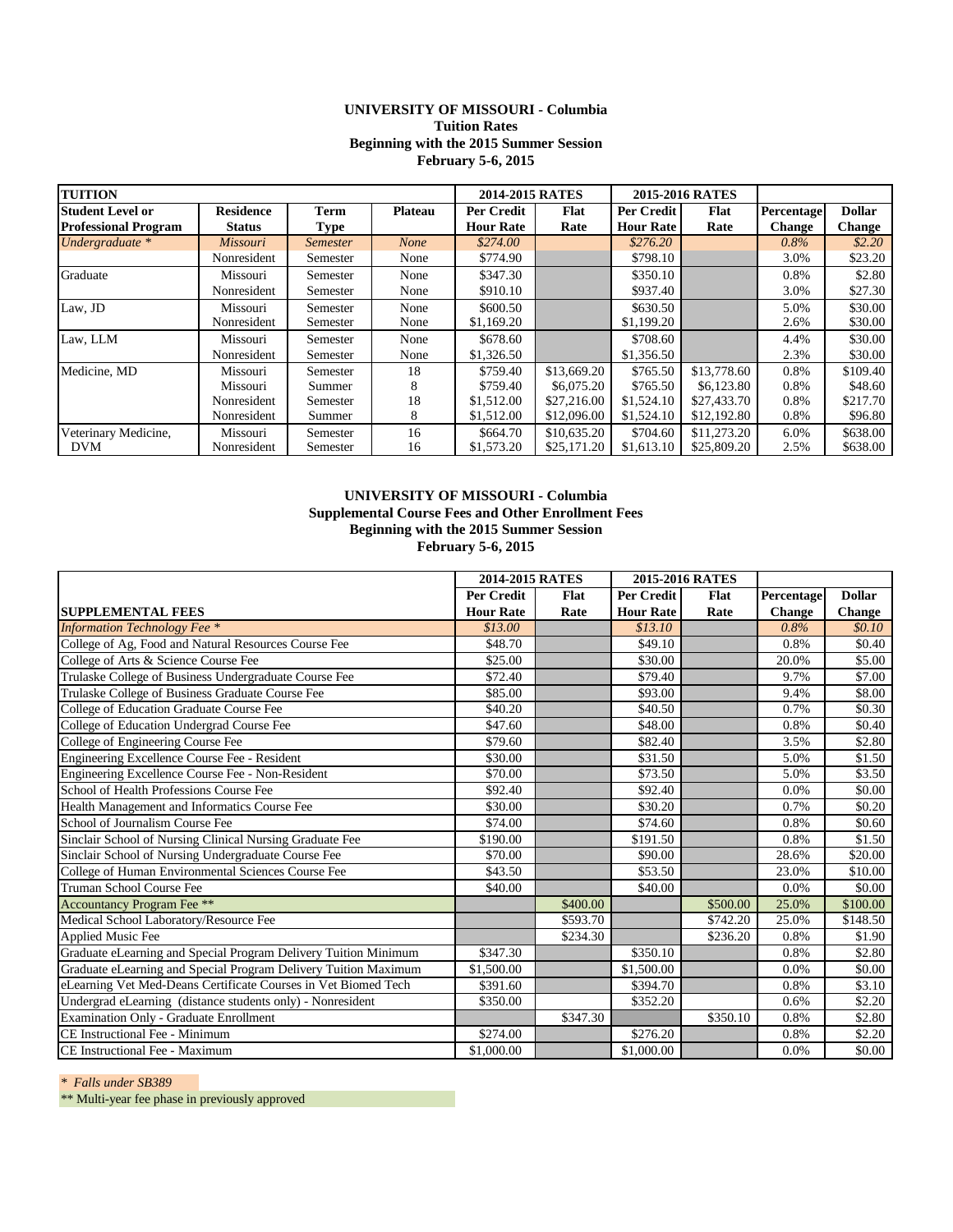#### **UNIVERSITY OF MISSOURI - Kansas City Tuition Rates Beginning with the 2015 Summer Session February 5-6, 2015**

|                             | <b>TUITION</b>       |                    | 2014-2015 RATES |                      |                            | 2015-2016 RATES      |                            |              |                      |
|-----------------------------|----------------------|--------------------|-----------------|----------------------|----------------------------|----------------------|----------------------------|--------------|----------------------|
| <b>Student Level or</b>     | <b>Residence</b>     | Term               | Plateau         | Per Credit           | Flat                       | Per Credit           | Flat                       | Percentage   | <b>Dollar</b>        |
| <b>Professional Program</b> | <b>Status</b>        | <b>Type</b>        |                 | <b>Hour Rate</b>     | Rate                       | <b>Hour Rate</b>     | Rate                       | Change       | <b>Change</b>        |
| Undergraduate *             | <b>Missouri</b>      | <b>Semester</b>    | None            | \$270.10             |                            | \$272.30             |                            | 0.8%         | \$2.20               |
|                             | Nonresident          | Semester           | None            | \$705.40             |                            | \$711.00             |                            | 0.8%         | \$5.60               |
|                             | Metropolitan         | Semester           | None            | \$270.10             |                            | \$272.30             |                            | 0.8%         | \$2.20               |
| Graduate                    | Missouri             | Semester           | None            | \$342.50             |                            | \$345.20             |                            | 0.8%         | \$2.70               |
|                             | Nonresident          | Semester           | None            | \$884.20             |                            | \$891.30             |                            | 0.8%         | \$7.10               |
|                             | Metropolitan         | Semester           | None            | \$342.50             |                            | \$345.20             |                            | 0.8%         | \$2.70               |
| Anesthesia, UMKC            | Missouri             | Semester           | 18              |                      | \$10,986.50                |                      | \$11,096.40                | 1.0%         | \$109.90             |
| <b>MS</b>                   | Missouri             | Summer             | 18              |                      | \$7,324.20                 |                      | \$7,397.40                 | 1.0%         | \$73.20              |
|                             | Nonresident          | Semester           | 18              |                      | \$13,118.00                |                      | \$13,249.20                | 1.0%         | \$131.20             |
|                             | Nonresident          | Summer             | 18              |                      | \$8,745.50                 |                      | \$8,833.00                 | 1.0%         | \$87.50              |
| Med Physician Asst          | Missouri             | Semester           | 18              |                      | \$10,275.00                |                      | \$10,357.20                | 0.8%         | \$82.20              |
| <b>MS</b>                   | Missouri             | Summer             | 18              |                      | \$6,850.00                 |                      | \$6,904.80                 | 0.8%         | \$54.80              |
|                             | Nonresident          | Semester           | 18              |                      | \$12,330.00                |                      | \$12,428.60                | 0.8%         | \$98.60              |
|                             | Nonresident          | Summer             | 18              |                      | \$8,220.00                 |                      | \$8,285.80                 | 0.8%         | \$65.80              |
| Dentistry, DDS              | Missouri             | Semester           | 16              | \$885.90             | \$14,174.60                | \$912.50             | \$14,599.80                | 3.0%         | \$425.20             |
|                             | Missouri             | Summer             | 8               | \$885.90             | \$7,087.30                 | \$912.50             | \$7,299.90                 | 3.0%         | \$212.60             |
|                             | Nonresident          | Semester           | 16              | \$1,765.60           | \$28,249.80                | \$1,818.60           | \$29,097.30                | 3.0%         | \$847.50             |
|                             | Nonresident          | Summer             | 8               | \$1,765.60           | \$14,124.90                | \$1,818.60           | \$14,548.60                | 3.0%         | \$423.70             |
| Dentistry,                  | Missouri             | Semester           | $\overline{14}$ | \$1,019.60           | \$14,274.10                | \$1,027.70           | \$14,388.30                | 0.8%         | \$114.20             |
| Graduate Certificate        | Missouri             | Summer             | $\overline{7}$  | \$1,019.60           | \$7,137.00                 | \$1,027.70           | \$7,194.10                 | 0.8%         | \$57.10              |
| and MS                      | Nonresident          | Semester           | 14              | \$2,035.50           | \$28,496.90                | \$2,051.80           | \$28,724.90                | 0.8%         | \$228.00             |
|                             | Nonresident          | Summer             | $\overline{7}$  | \$2,035.50           | \$14,248.50                | \$2,051.80           | \$14,362.50                | 0.8%         | \$114.00             |
| Law, JD                     | Missouri             | Semester           | None            | \$564.90             |                            | \$569.40             |                            | 0.8%         | \$4.50               |
|                             | Nonresident          | Semester           | None            | \$1,115.30           |                            | \$1,124.20           |                            | 0.8%         | \$8.90               |
| Law, LLM                    | Missouri             | Semester           | None            | \$658.90             |                            | \$664.20             |                            | 0.8%         | \$5.30               |
|                             | Nonresident          | Semester           | None            | \$1,303.80           |                            | \$1,314.20           |                            | 0.8%         | \$10.40              |
| Medicine,                   | Missouri             | Semester           | 16              | \$590.40             | \$9,446.40                 | \$595.10             | \$9,522.00                 | 0.8%         | \$75.60              |
| MD, Years 1 and 2           | Missouri             | Summer             | 8               | \$590.40             | \$4,723.20                 | \$595.10             | \$4,761.00                 | 0.8%         | \$37.80              |
|                             | Regional             | Semester           | 16              | \$885.60             | \$14,169.60                | \$892.70             | \$14,283.00                | 0.8%         | \$113.40             |
|                             | Regional             | Summer             | 8               | \$885.60             | \$7,084.80                 | \$892.70             | \$7,141.50                 | 0.8%         | \$56.70              |
|                             | Nonresident          | Semester           | 16              | \$1,180.80           | \$18,892.80                | \$1,190.20           | \$19,043.90                | 0.8%         | \$151.10             |
|                             | Nonresident          | Summer             | 8               | \$1,180.80           | \$9,446.40                 | \$1,190.30           | \$9,522.00                 | 0.8%         | \$75.60              |
| Medicine.                   | Missouri             | Semester           | 18              | \$610.30             | \$10,985.80                | \$616.40             | \$11,095.70                | 1.0%         | \$109.90             |
| MD, Years 3 thru 6          | Missouri             | Summer<br>Semester | 12              | \$610.30             | \$7,323.80                 | \$616.40             | \$7,397.00                 | 1.0%         | \$73.20              |
|                             | Regional<br>Regional | Summer             | 18<br>12        | \$915.50<br>\$915.50 | \$16,479.60<br>\$10,986.50 | \$924.70<br>\$924.70 | \$16,644.40<br>\$11,096.40 | 1.0%<br>1.0% | \$164.80<br>\$109.90 |
|                             | Nonresident          | Semester           | 18              | \$1,220.60           | \$21,971.60                | \$1,232.90           | \$22,191.30                | 1.0%         | \$219.70             |
|                             | Nonresident          | Summer             | 12              | \$1,220.60           | \$14,647.70                | \$1,232.90           | \$14,794.20                | 1.0%         | \$146.50             |
| Pharmacy, Dpharm            | Missouri             | Semester           | 15              | \$631.70             | \$9,476.10                 | \$636.80             | \$9,551.90                 | 0.8%         | \$75.80              |
|                             | Missouri             |                    | 6               |                      |                            |                      |                            | 0.8%         | \$30.30              |
|                             |                      | Summer             |                 | \$631.80             | \$3,790.50                 | \$636.80             | \$3,820.80                 |              |                      |
|                             | Nonresident          | Semester           | 15              | \$1,389.00           | \$20,835.50                | \$1,400.10           | \$21,002.20                | 0.8%         | \$166.70             |
|                             | Nonresident          | Summer             | 6               | \$1,389.00           | \$8,334.30                 | \$1,400.20           | \$8,401.00                 | 0.8%         | \$66.70              |
| <b>Nursing Graduate</b>     | Missouri             | Semester           | None            | \$342.50             |                            | \$400.00             |                            | 16.8%        | \$57.50              |
|                             | Nonresident          | Semester           | None            | \$884.20             |                            | \$942.00             |                            | 6.5%         | \$57.80              |

### **UNIVERSITY OF MISSOURI - Kansas City Supplemental Course Fees and Other Enrollment Fees Beginning with the 2015 Summer Session February 5-6, 2015**

|                                                                 | 2014-2015 RATES |                  |                  | 2015-2016 RATES |               |               |
|-----------------------------------------------------------------|-----------------|------------------|------------------|-----------------|---------------|---------------|
|                                                                 | Per Credit      |                  | Per Credit       | Flat            | Percentage    | <b>Dollar</b> |
| <b>SUPPLEMENTAL FEES</b>                                        | Hour            | <b>Flat Rate</b> | <b>Hour Rate</b> | Rate            | <b>Change</b> | <b>Change</b> |
| <b>Information Technology Fee *</b>                             | \$13.60         |                  | \$13.70          |                 | 0.7%          | \$0.10\$      |
| Counseling Psychology Graduate Cluster                          | \$37.00         |                  | \$37.30          |                 | 0.8%          | \$0.30        |
| Bloch School Graduate Business Supplemental Fee                 | \$84.00         |                  | \$84.70          |                 | 0.8%          | \$0.70        |
| Bloch School Undergraduate Course Fee **                        | \$38.40         |                  | \$45.10          |                 | 17.4%         | \$6.70        |
| Bloch School Public Administration Graduate Course Fee          | \$30.00         |                  | \$30.20          |                 | 0.7%          | \$0.20        |
| School of Biological Sciences Fee - Restructured & Expanded     | \$12.90         |                  | \$25.00          |                 | 93.8%         | \$12.10       |
| School of Education Course Fee                                  | \$15.50         |                  | \$15.60          |                 | 0.6%          | \$0.10        |
| <b>Engineering Course Fee</b>                                   | \$72.20         |                  | \$72.80          |                 | 0.8%          | \$0.60        |
| Legal Technology Fee (Law School) - New                         | N/A             |                  | \$8.00           |                 | new           | new           |
| Media & Communications Studies Lab/Studio Course Fee            | \$31.10         |                  | \$31.30          |                 | 0.6%          | \$0.20        |
| Clinical Nursing Fee, MS & Pre-Licensure level                  | \$185.70        |                  | \$187.20         |                 | 0.8%          | \$1.50        |
| Science Lab Fee, including Geo Science                          | \$12.50         |                  | \$12.60          |                 | 0.8%          | \$0.10        |
| Studio Arts Fee                                                 | \$28.20         |                  | \$28.40          |                 | 0.7%          | \$0.20        |
| Online Course Fee - New                                         | N/A             |                  | \$15.00          |                 | new           | new           |
| <b>Applied Dance Fee</b>                                        |                 | \$167.00         |                  | \$168.30        | 0.8%          | \$1.30        |
| Studio Voice Fee                                                |                 | \$254.00         |                  | \$256.00        | 0.8%          | \$2.00        |
| <b>Applied Music Fee</b>                                        |                 | \$231.00         |                  | \$232.80        | 0.8%          | \$1.80        |
| Graduate eLearning and Special Program Delivery Tuition Minimum | \$342.50        |                  | \$345.20         |                 | 0.8%          | \$2.70        |
| Graduate eLearning and Special Program Delivery Tuition Maximum | \$884.20        |                  | \$891.30         |                 | 0.8%          | \$7.10        |
| <b>Examination Only - Graduate Enrollment</b>                   |                 | \$342.50         |                  | \$345.20        | 0.8%          | \$2.70        |
| CE Instructional Fee - Minimum                                  | \$270.10        |                  | \$272.30         |                 | 0.8%          | \$2.20        |
| CE Instructional Fee - Maximum                                  | \$884.20        |                  | \$891.30         |                 | 0.8%          | \$7.10        |

*\* Falls under SB389* 

\*\* Multi-year fee phase in previously approved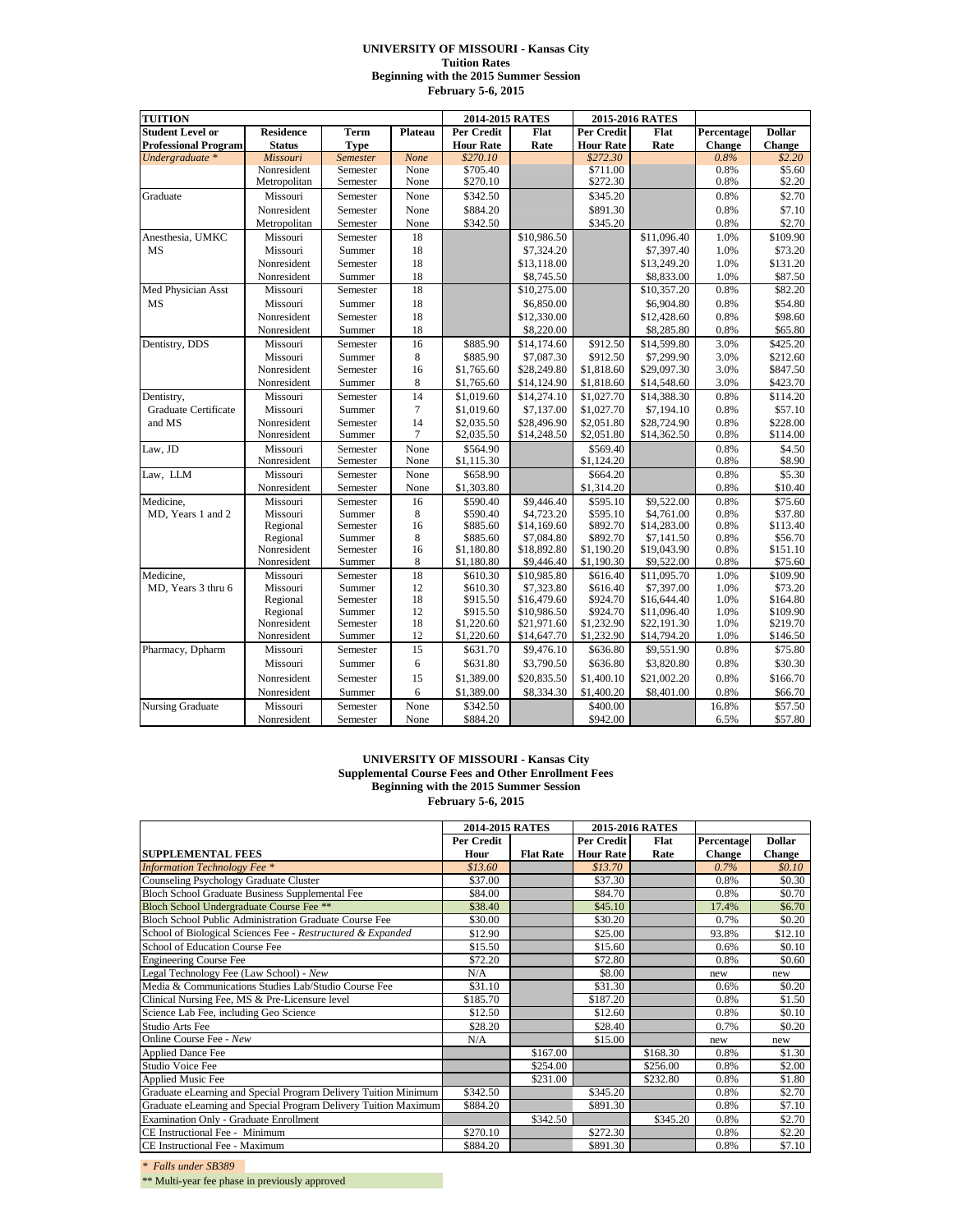# **MISSOURI UNIVERSITY OF SCIENCE AND TECHNOLOGY Tuition Rates Beginning with the 2015 Summer Session February 5-6, 2015**

| <b>TUITION</b>              |                  |                 |                | 2014-2015 RATES   |      | 2015-2016 RATES  |      |            |               |
|-----------------------------|------------------|-----------------|----------------|-------------------|------|------------------|------|------------|---------------|
| <b>Student Level or</b>     | <b>Residence</b> | Term            | <b>Plateau</b> | <b>Per Credit</b> | Flat | Per Credit       | Flat | Percentage | <b>Dollar</b> |
| <b>Professional Program</b> | <b>Status</b>    | Type            |                | <b>Hour Rate</b>  | Rate | <b>Hour Rate</b> | Rate | Change     | Change        |
| Undergraduate*              | <b>Missouri</b>  | <i>Semester</i> | <b>None</b>    | \$274.00          |      | \$276.20         |      | 0.8%       | \$2.20        |
|                             | Nonresident      | Semester        | None           | \$802.90          |      | \$827.00         |      | 3.0%       | \$24.10       |
| Graduate                    | Missouri         | Semester        | None           | \$375.70          |      | \$387.00         |      | 3.0%       | \$11.30       |
|                             | Nonresident      | Semester        | None           | \$1,012.80        |      | \$1,073.60       |      | 6.0%       | \$60.80       |
| <b>Business, MBA</b>        | Missouri         | Semester        | na             | \$637.30          |      | \$656.40         |      | 3.0%       | \$19.10       |
|                             | Nonresident      | Semester        | na             | \$1,064.90        |      | \$1,128.80       |      | 6.0%       | \$63.90       |

## **Beginning with the 2015 Summer Session Supplemental Course Fees and Other Enrollment Fees MISSOURI UNIVERSITY OF SCIENCE AND TECHNOLOGY February 5-6, 2015**

|                                                                 | 2014-2015 RATES   |             |                  | 2015-2016 RATES |               |               |
|-----------------------------------------------------------------|-------------------|-------------|------------------|-----------------|---------------|---------------|
|                                                                 | <b>Per Credit</b> | <b>Flat</b> | Per Credit       | <b>Flat</b>     | Percentage    | <b>Dollar</b> |
| <b>SUPPLEMENTAL FEES</b>                                        | <b>Hour Rate</b>  | Rate        | <b>Hour Rate</b> | Rate            | <b>Change</b> | <b>Change</b> |
| <b>Information Technology Fee *</b>                             | \$13.80           |             | \$13.90          |                 | $0.7\%$       | \$0.10\$      |
| Engineering and Sciences Course Fee - Restructure **            | various           |             | \$105.00         |                 | **            | **            |
| Business and Information Technology Course Fee                  | \$44.00           |             | \$50.00          |                 | 13.6%         | \$6.00        |
| Graduate eLearning and Special Program Delivery Tuition Minimum | \$375.70          |             | \$387.00         |                 | 3.0%          | \$11.30       |
| Graduate eLearning and Special Program Delivery Tuition Maximum | \$3,000.00        |             | \$3,000.00       |                 | $0.0\%$       | \$0.00        |
| Examination Only - Graduate Enrollment                          |                   | \$375.70    |                  | \$387.00        | 3.0%          | \$11.30       |
| CE Instructional Fee - Minimum                                  | \$274.00          |             | \$276.20         |                 | 0.8%          | \$2.20        |
| CE Instructional Fee - Maximum                                  | \$3,000.00        |             | \$3,000.00       |                 | $0.0\%$       | \$0.00        |

*\* Falls under SB389* 

\*\* Four supplemental fees ranging from \$43.10 for physics to \$90.50 for engineering were replaced by the Engineering & Sciences Course Fee